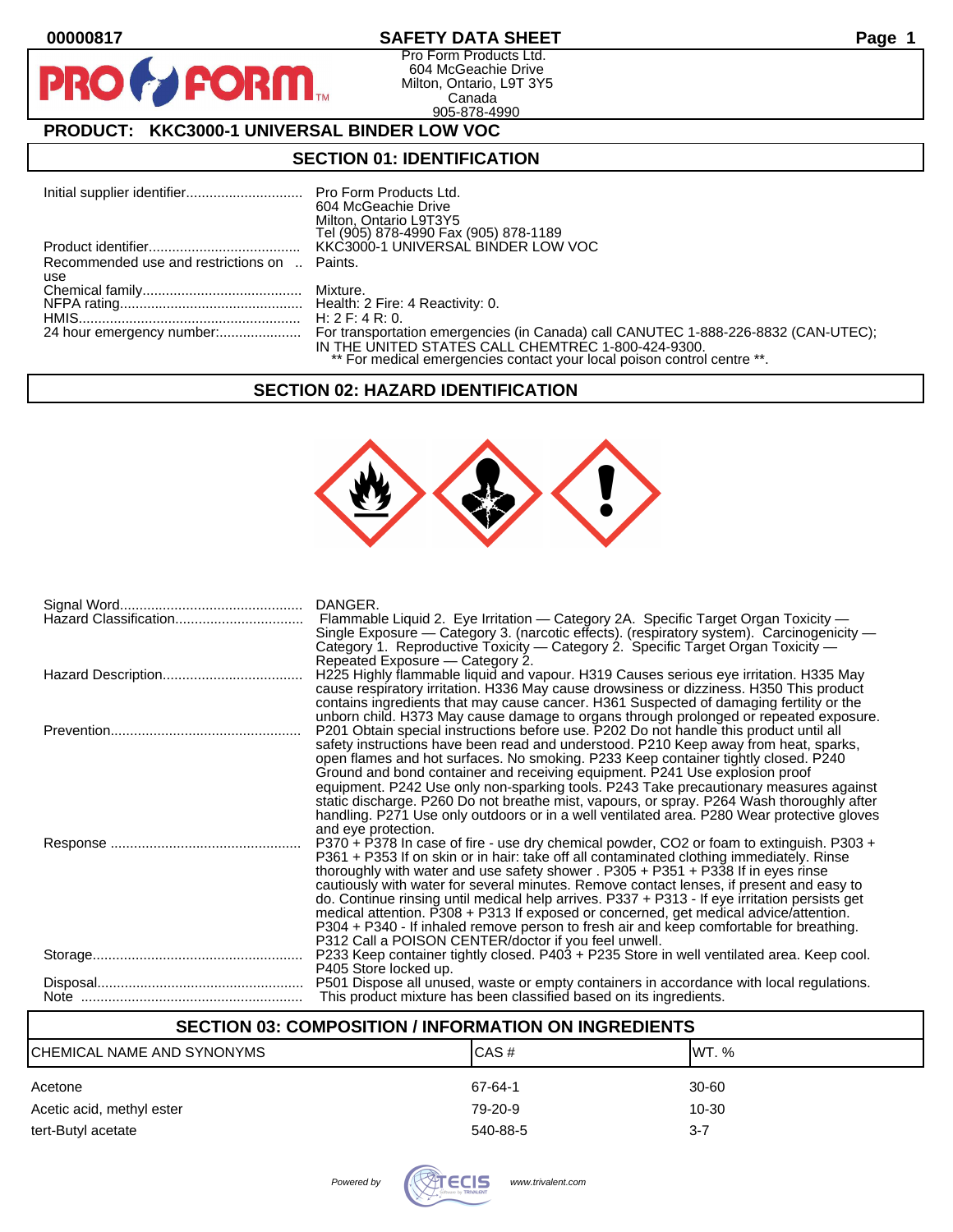# **PRODUCT: KKC3000-1 UNIVERSAL BINDER LOW VOC**

# **SECTION 03: COMPOSITION / INFORMATION ON INGREDIENTS**  $\Gamma$ oluene 108-88-3 108-88-3 108-88-3 108-88-3 108-88-3 108-88-3 108-88-3 108-88-3 108-Methyl N-Amyl Ketone 110-43-0 110-43-0 110-43-0 1-5 Light Aliphatic Solvent Naphtha **64742-89-8** 0.1-1 n-Heptane 142-82-5 0.1-1

<<The actual concentration(s) withheld as a trade secret>> .

#### **SECTION 04: FIRST-AID MEASURES**

|                                                                  | In case of contact, immediately flush eyes, keeping eyelids open, with plenty of water for at least 15 minutes. Check for and remove any contact lenses, if safe and easy to do so. If<br>irritation persists, obtain medical attention.                                                                                                                                                                                                                                 |
|------------------------------------------------------------------|--------------------------------------------------------------------------------------------------------------------------------------------------------------------------------------------------------------------------------------------------------------------------------------------------------------------------------------------------------------------------------------------------------------------------------------------------------------------------|
|                                                                  | Immediately remove all contaminated clothing, flush skin with water for at least 15 minutes.                                                                                                                                                                                                                                                                                                                                                                             |
|                                                                  | Wash clothing before reuse. If irritation persists, seek medical attention.<br>If inhaled, remove to fresh air. If not breathing, give artificial respiration. If breathing is<br>difficult, give oxygen, obtain medical attention.                                                                                                                                                                                                                                      |
|                                                                  | If ingestion is suspected, contact physician or poison control center immediately. Do not<br>induce vomiting. If spontaneous vomiting occurs have victim lean forward with head down<br>to prevent aspiration of fluid into the lungs. Never give anything by mouth to an<br>unconscious person.                                                                                                                                                                         |
| Most important symptoms and effects,<br>whether acute or delayed | Causes eye irritation. Symptoms may include stinging, tearing, redness, swelling, and<br>blurred vision. Acetone is a serious eye irritant that can cause reversible damage to the<br>cornea. It is slightly irritating to the skin. Harmful by inhalation. High vapour concentrations<br>may be irritating to the respiratory tract. Vapors have a narcotic effect and may cause<br>headache, fatigue, dizziness and nausea. This product contains ingredients that may |
|                                                                  | cause cancer. This product contains ingredients that are suspected of damaging fertility or<br>the unborn child. Causes damage to organs through prolonged or repeated exposure.<br>Treat victims symptomatically. In the event of an incident involving this product ensure that<br>medical authorities are provided a copy of this safety data sheet.                                                                                                                  |

#### **SECTION 05: FIRE-FIGHTING MEASURES**

#### Suitable and unsuitable extinguishing ..... "Alcohol" foam, CO2, dry chemical. In cases of larger fires, water spray should be used. media **Do not use water in a jet.** Specific hazards arising from the .............. Extremely flammable. Thermal decomposition products are toxic. May include:. Oxides of hazardous product, such as the nature of carbon (CO, CO2). Hydrocarbon fumes and smoke carbon (CO, CO2). Hydrocarbon fumes and smoke. Under hot acidic conditions:. any hazardous combustion products lsobutylene. Acetic acid. Special protective equipment and ............ Firefighter should be equipped with self-contained breathing apparatus and full protective precautions for fire-fighters clothing to protect against potentially toxic and irritating fumes. Solvent vapours may be heavier than air and may build up and travel along the ground to an ignition source, which may result in a flash back to the source of the vapours. Cool fire-exposed containers with cold water spray. Heat will cause pressure buildup and may cause explosive rupture. Keep

run-off water from entering sewers and other waterways. Dike for water control.

#### **SECTION 06: ACCIDENTAL RELEASE MEASURES**

| Personal precautions, protective<br>.<br>equipment and emergency procedures | No action shall be taken involving any personal risk or without suitable training. Equipment<br>should be grounded. Use non-sparking tools and equipment to pick up the spilled material.<br>Isolate areă and keep unauthorized people away. Do not walk through spilled material.<br>Wear recommended protective equipment. Ventilate. Open windows and doors to allow<br>air circulation. Dike area to prevent spreading. The use of absorbent socks or spill pillows<br>may be required. Stop leak if safe to do so. Prevent runoff into drains, sewers, and other<br>waterways. |
|-----------------------------------------------------------------------------|-------------------------------------------------------------------------------------------------------------------------------------------------------------------------------------------------------------------------------------------------------------------------------------------------------------------------------------------------------------------------------------------------------------------------------------------------------------------------------------------------------------------------------------------------------------------------------------|
| Methods and materials for containment                                       |                                                                                                                                                                                                                                                                                                                                                                                                                                                                                                                                                                                     |
| and cleaning up                                                             |                                                                                                                                                                                                                                                                                                                                                                                                                                                                                                                                                                                     |
|                                                                             | Keep away from heat, sparks and flames. Ventilate. Eliminate all sources of ignition.                                                                                                                                                                                                                                                                                                                                                                                                                                                                                               |
|                                                                             | Evacuate all non-essential personnel. Avoid all personal contact. Contain the spill. Prevent<br>runoff into drains, sewers, and other waterways. Use non-sparking tools and equipment to<br>pick up the spilled material. Absorb with an inert dry material and place in an appropriate<br>waste container. Spilled material and water rinses are classified as chemical waste, and<br>must be disposed of in accordance with current local, provincial, state, and federal                                                                                                         |

#### **SECTION 07: HANDLING AND STORAGE**

regulations.

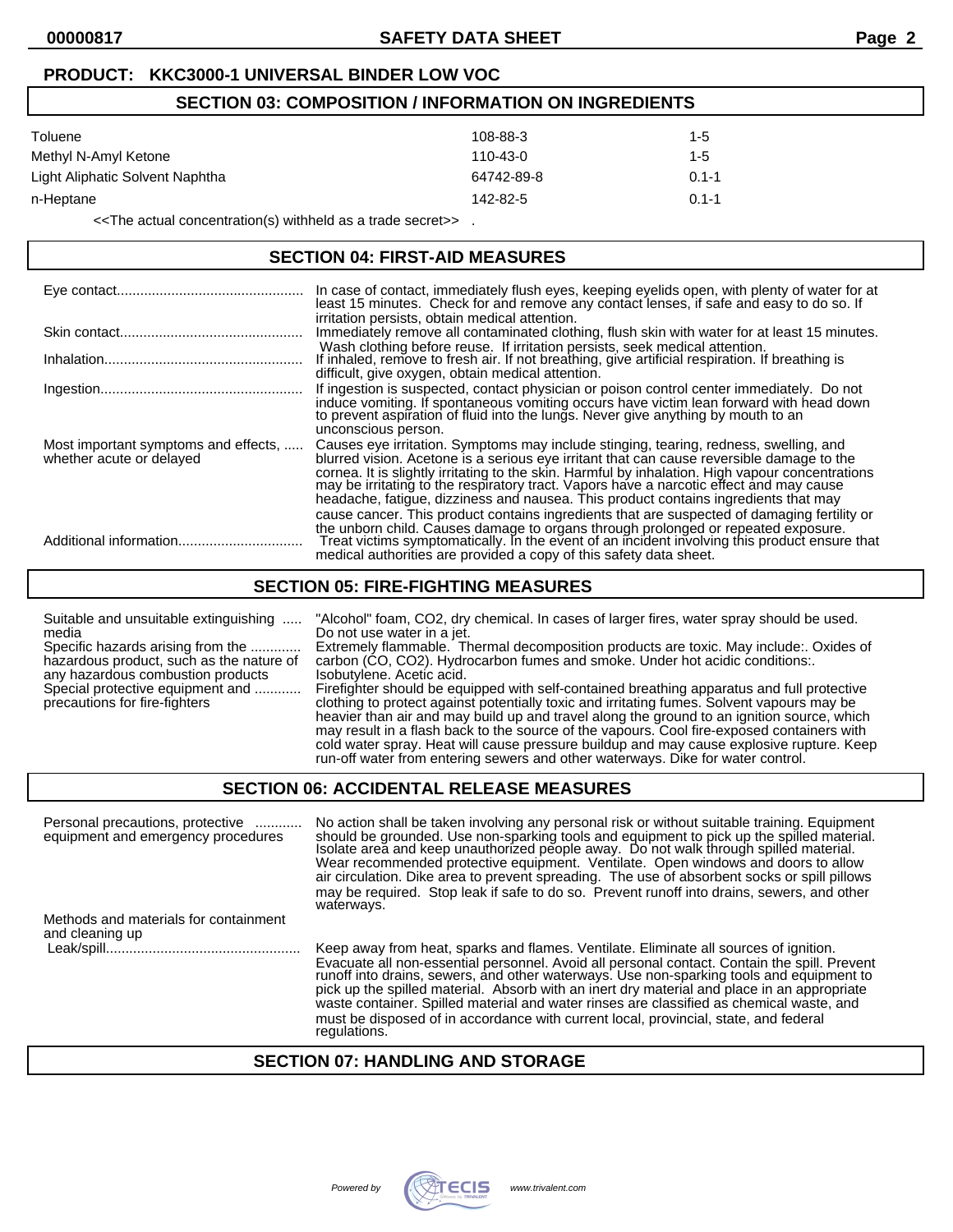**00000817 SAFETY DATA SHEET Page 3**

# **PRODUCT: KKC3000-1 UNIVERSAL BINDER LOW VOC**

#### **SECTION 07: HANDLING AND STORAGE**

| Precautions for safe handling              | Keep away from heat, sparks, and open flame. Avoid all skin contact and ventilate<br>adequately, otherwise wear an appropriate breathing apparatus. Avoid breathing vapours<br>or mist. Prevent accumulation of electrostatic charges. Always adopt precautionary measures against build-up of static which may arise from appliances, handling and the |
|--------------------------------------------|---------------------------------------------------------------------------------------------------------------------------------------------------------------------------------------------------------------------------------------------------------------------------------------------------------------------------------------------------------|
| Conditions for safe storage, including any | containers in which product is packed. Ground handling equipment. Do NOT use<br>compressed air for handling. Handle and open container with care. Employees should<br>wash hands and face before eating or drinking.<br>Store in a cool and dry place, for product integrity. Keep container closed when not in use.                                    |
| incompatibilities                          | Store away from all sources of heat and ignition. Attacks some types of rubber, plastics<br>and coatings.                                                                                                                                                                                                                                               |

# **SECTION 08: EXPOSURE CONTROLS / PERSONAL PROTECTION**

| <b>INGREDIENTS</b>                                                                                                                                                                                                                | <b>TWA</b>                                                               | <b>ACGIH TLV</b><br><b>STEL</b>                                                                                                                                                                                                                                                                                                                                                                                                                                                    | <b>OSHA PEL</b><br>PEL | <b>STEL</b>        | <b>NIOSH</b><br><b>REL</b> |
|-----------------------------------------------------------------------------------------------------------------------------------------------------------------------------------------------------------------------------------|--------------------------------------------------------------------------|------------------------------------------------------------------------------------------------------------------------------------------------------------------------------------------------------------------------------------------------------------------------------------------------------------------------------------------------------------------------------------------------------------------------------------------------------------------------------------|------------------------|--------------------|----------------------------|
| Acetone                                                                                                                                                                                                                           | 250 ppm TLV                                                              | 500 ppm                                                                                                                                                                                                                                                                                                                                                                                                                                                                            | $1,000$ ppm            | Not established    | $250$ ppm                  |
| Acetic acid, methyl ester                                                                                                                                                                                                         | 200 ppm                                                                  | Not established                                                                                                                                                                                                                                                                                                                                                                                                                                                                    | $200$ ppm              | Not established    | Not established            |
| tert-Butyl acetate                                                                                                                                                                                                                | 200 ppm                                                                  | Not established                                                                                                                                                                                                                                                                                                                                                                                                                                                                    | $200$ ppm              | Not established    | 200 ppm                    |
| Toluene                                                                                                                                                                                                                           | 20 ppm                                                                   | Not established                                                                                                                                                                                                                                                                                                                                                                                                                                                                    | 200 ppm                | 500 ppm 10 minutes | 100 ppm / STEL 150<br>ppm  |
| Methyl N-Amyl Ketone                                                                                                                                                                                                              | 50 ppm                                                                   | Not established                                                                                                                                                                                                                                                                                                                                                                                                                                                                    | $100$ ppm              | 465 mg/m3 TWA      | Not established            |
| Light Aliphatic Solvent<br>Naphtha                                                                                                                                                                                                | Not established                                                          | Not established                                                                                                                                                                                                                                                                                                                                                                                                                                                                    | Not established        | Not established    | Not established            |
| n-Heptane                                                                                                                                                                                                                         | $400$ ppm                                                                | 500 ppm                                                                                                                                                                                                                                                                                                                                                                                                                                                                            | 500 ppm                | Not Established    | 85 ppm / STEL 440<br>ppm   |
| Appropriate engineering controls                                                                                                                                                                                                  |                                                                          | Provide natural or mechanical ventilation to control exposure levels below airborne<br>exposure limits. Local mechanical exhaust ventilation should be used at sources of air<br>contamination, such as open process equipment, or during purging operations, to capture<br>gases and fumes that may be emitted. Standard reference sources regarding industrial<br>ventilation (ie. ACGIH industrial ventilation) should be consulted for guidance about<br>adequate ventilation. |                        |                    |                            |
| Liquid chemical goggles. Chemical safety goggles and full faceshield if a splash hazard<br>exists.                                                                                                                                |                                                                          |                                                                                                                                                                                                                                                                                                                                                                                                                                                                                    |                        |                    |                            |
|                                                                                                                                                                                                                                   |                                                                          | Wear skin protection equipment. The selection of skin protection equipment depends on<br>the nature of the work to be performed. The following gloves are recommended :. Butyl<br>rubber.                                                                                                                                                                                                                                                                                          |                        |                    |                            |
|                                                                                                                                                                                                                                   | Wear adequate protective clothes.<br>Safety boots per local regulations. |                                                                                                                                                                                                                                                                                                                                                                                                                                                                                    |                        |                    |                            |
|                                                                                                                                                                                                                                   |                                                                          | Local exhaust ventilation is recommended. Wear an appropriate, properly fitted respirator                                                                                                                                                                                                                                                                                                                                                                                          |                        |                    |                            |
| when contaminant levels exceed the recommended exposure limits.<br>Emergency showers and eye wash stations should be available. Employees should wash<br>their hands and face before eating, drinking, or using tobacco products. |                                                                          |                                                                                                                                                                                                                                                                                                                                                                                                                                                                                    |                        |                    |                            |

# **SECTION 09: PHYSICAL AND CHEMICAL PROPERTIES**

| Appearance/Physical state                      | Liquid.                                           |
|------------------------------------------------|---------------------------------------------------|
|                                                | Clear to milky.                                   |
|                                                | Fruity characteristic.                            |
| Odour threshold (ppm)                          | Not available.                                    |
|                                                | Not applicable.                                   |
| Melting / Freezing point (deg C)               | Not available.                                    |
| Initial boiling point / boiling range (deg C). | > 56 °C.                                          |
| Flash point (deg C), method                    | -18°C. (estimate; lowest flash point ingredient). |
|                                                | > 1.0.                                            |
| Flammability (solids and gases)                | Not applicable. Flammable liquid.                 |
| Upper flammable limit (% vol)                  | 12.6.                                             |
| Lower flammable limit (% vol)                  | 1.0.                                              |
| Vapour pressure (mm Hg)                        | No data.                                          |
|                                                | No data.                                          |
| Relative Density (Specific Gravity)            | 0.902.                                            |
|                                                | 7.53.                                             |
|                                                | No data.                                          |
| Partition coefficient - n-octanol/water        | Not available.                                    |
| Auto ignition temperature (deg C)              | No data.                                          |
|                                                | Not available.                                    |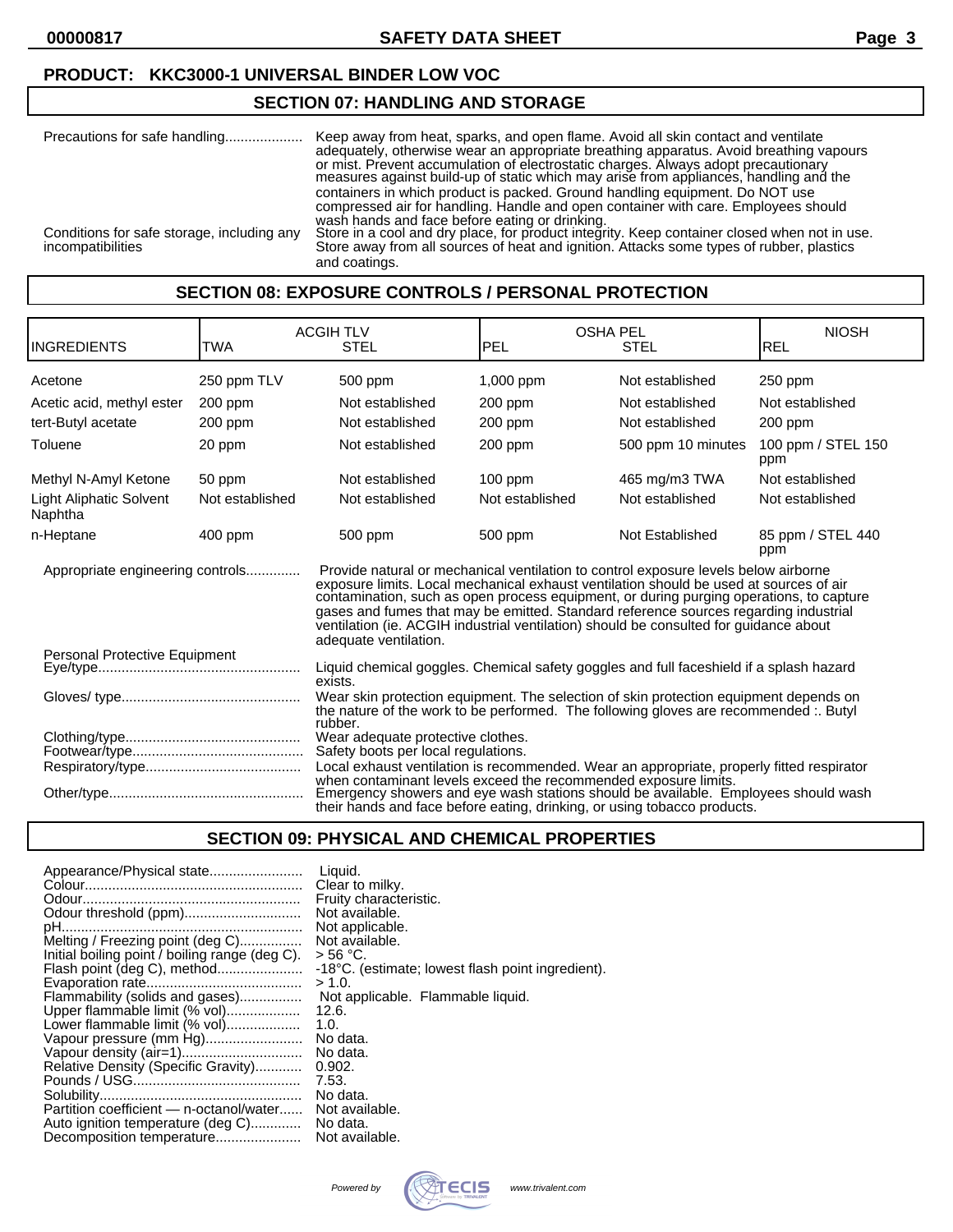**00000817 SAFETY DATA SHEET Page 4**

#### **PRODUCT: KKC3000-1 UNIVERSAL BINDER LOW VOC**

#### **SECTION 09: PHYSICAL AND CHEMICAL PROPERTIES**

#### **SECTION 10: STABILITY AND REACTIVITY**

| Possibility of hazardous reactions<br>discharge, shock or vibration | Product is stable; hazardous polymerization will not occur.<br>Stable at normal temperatures and pressures.<br>Hazardous polymerization will not occur.<br>Conditions to avoid, including static  Avoid heat, spark, open flames. Direct sunlight.                                                                       |
|---------------------------------------------------------------------|--------------------------------------------------------------------------------------------------------------------------------------------------------------------------------------------------------------------------------------------------------------------------------------------------------------------------|
|                                                                     | Strong oxidizing agents, acids, bases. Reducing agents. Aldehydes. Ammonia. Peroxides.<br>Chlorine compounds. Nitrates. Plastics. Acetone may form explosive mixtures with;.<br>chromic anhydride. chromyl alcohol. hexachloromelamine. hydrogen peroxide.<br>permonosulfuric acid. Potassium tert-butoxide. thioglycol. |
| Hazardous decomposition products                                    | No hazardous decomposition products when stored and handled correctly. See                                                                                                                                                                                                                                               |

hazardous combustion products section 5.

# **SECTION 11: TOXICOLOGICAL INFORMATION**

| <b>INGREDIENTS</b>                                                              |                                                                                                                                                                                                                                                                                                                                                                                                                                                                                                                                                                                            | <b>LC50</b>                                                                                                                                    | LD50                                                      |
|---------------------------------------------------------------------------------|--------------------------------------------------------------------------------------------------------------------------------------------------------------------------------------------------------------------------------------------------------------------------------------------------------------------------------------------------------------------------------------------------------------------------------------------------------------------------------------------------------------------------------------------------------------------------------------------|------------------------------------------------------------------------------------------------------------------------------------------------|-----------------------------------------------------------|
| Acetone                                                                         |                                                                                                                                                                                                                                                                                                                                                                                                                                                                                                                                                                                            | 50,100 mg/m3 8 hours rat<br>inhalation                                                                                                         | 5,800 mg/kg rat oral                                      |
| Acetic acid, methyl ester                                                       |                                                                                                                                                                                                                                                                                                                                                                                                                                                                                                                                                                                            | 16000 ppm (Rat) 4 h                                                                                                                            | LD50 5001 mg/kg oral rat LD50<br>5001 mg/kg dermal rabbit |
| tert-Butyl acetate                                                              |                                                                                                                                                                                                                                                                                                                                                                                                                                                                                                                                                                                            | $>2,230$ mg/m3 4 hours rat                                                                                                                     | 4,100 mg/kg rat oral $>2,000$ mg/kg<br>rabbit dermal      |
| Toluene                                                                         |                                                                                                                                                                                                                                                                                                                                                                                                                                                                                                                                                                                            | 8000 ppm rat inhalation 400 ppm<br>mouse inhalation 24hr                                                                                       | 5,000 mg/kg rat oral; 12,124<br>mg/kg rabbit dermal       |
| Methyl N-Amyl Ketone                                                            |                                                                                                                                                                                                                                                                                                                                                                                                                                                                                                                                                                                            | Not Available                                                                                                                                  | 1,670 mg/kg rat oral 12,600<br>mg/kg rabbit dermal        |
| Light Aliphatic Solvent Naphtha                                                 |                                                                                                                                                                                                                                                                                                                                                                                                                                                                                                                                                                                            | 3400 ppm 4hr rat                                                                                                                               | 3000 mg/kg dermal rat                                     |
| n-Heptane                                                                       |                                                                                                                                                                                                                                                                                                                                                                                                                                                                                                                                                                                            | 103 mg/m3 rat 4 hr                                                                                                                             | $>$ 5000 mg/kg (oral, rat)                                |
| Symptoms related to the physical, chemical<br>and toxicological characteristics | Eye contact. Skin contact. Inhalation.                                                                                                                                                                                                                                                                                                                                                                                                                                                                                                                                                     |                                                                                                                                                |                                                           |
| Effects of acute exposure                                                       | Causes serious eye irritation. This product is harmful if inhaled or swallowed. Inhalation<br>may cause respiratory tract irritation. Ingestion may result in gastrointestinal irritation,<br>nausea, vomiting, and diarrhea.<br>Breathing high concentrations of vapour may cause anesthetic effects and serious health<br>effects. Prolonged or repeated skin contact may cause drying or cracking of skin.<br>Intentional misuse by deliberately concentrating and inhaling this product may be harmful<br>or fatal. May cause damage to organs through prolonged or repeated exposure. |                                                                                                                                                |                                                           |
|                                                                                 |                                                                                                                                                                                                                                                                                                                                                                                                                                                                                                                                                                                            |                                                                                                                                                |                                                           |
|                                                                                 |                                                                                                                                                                                                                                                                                                                                                                                                                                                                                                                                                                                            | Acetone may contain trace amounts of benzene, a chemical known to cause cancer.<br>Contains heptane. Naphtha (petroleum), hydro-treated light. |                                                           |
| Sensitizing capability of material                                              | The data does not allow for an adequate assessment of the mutagenic effect.<br>None known.                                                                                                                                                                                                                                                                                                                                                                                                                                                                                                 |                                                                                                                                                |                                                           |
| Specific Target Organ Toxicity                                                  | organs through prolonged or repeated exposure.                                                                                                                                                                                                                                                                                                                                                                                                                                                                                                                                             | May cause drowsiness or dizziness. May cause respiratory irritation. Causes damage to                                                          |                                                           |

# **SECTION 12: ECOLOGICAL INFORMATION**

Environmental........................................... No product data. Do not allow to enter waters, waste water or soil.

# **SECTION 13: DISPOSAL CONSIDERATIONS**

contaminated packaging

Information on safe handling for disposal . Dispose of waste in accordance with all applicable Federal, Provincial/State and local and methods of disposal, including any regulations. Empty containers must be handled with c regulations. Empty containers must be handled with care due to product residue.